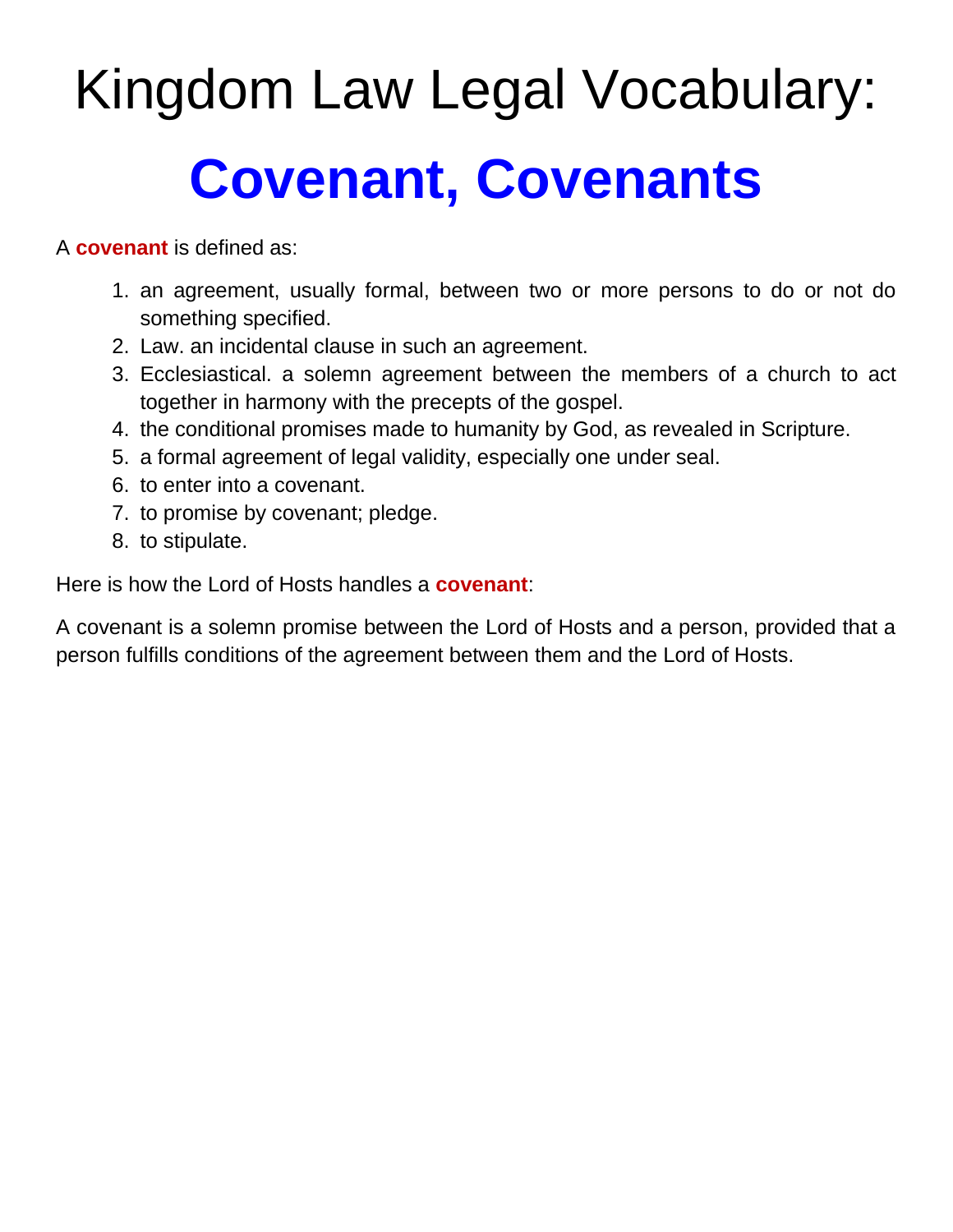

#### *The Lord of Hosts cut many covenants*

You can see there were MANY covenants in the Old Testament that the Lord of Hosts entered into. The most prominent covenants are:

- $\Box$  The covenant with Noah, where the Lord of Hosts agreed to never destroy the earth by flood again (**Genesis 9:11,** but the story starts in **Genesis 6**);
- $\Box$  The Abrahamic covenant, where The Lord of Hosts promised Abraham that he would become the ancestor of a great nation (**Genesis 17** and **Genesis 21**);
- $\Box$  The Mosaic Covenant, where the Lord of Hosts said that the Israelites would reach the Promised Land and occupy it (**Exodus 12**);
- $\Box$  And the most well-known covenant, which is the New Testament, where the Lord of Hosts promised salvation to those who believe in Jesus.

There are a lot of side-covenants that you can find in the Bible as well. Here are a few:

- $\Box$  When the prophet Samuel's mother, Hannah, who had a barren womb, gave her son Samuel back to the Lord of Hosts to do with what He wished with the child in exchange for her having a child in **1 Samuel 1**;
- □ Abraham bargaining with the Lord to save Lot and his family from Sodom and Gomorrah in **Genesis 18;**
- $\Box$  King Solomon asking for Wisdom from the Lord of Hosts, as he was granted favour for being the son of King David (**1 Kings 4 and 1 Kings 5**).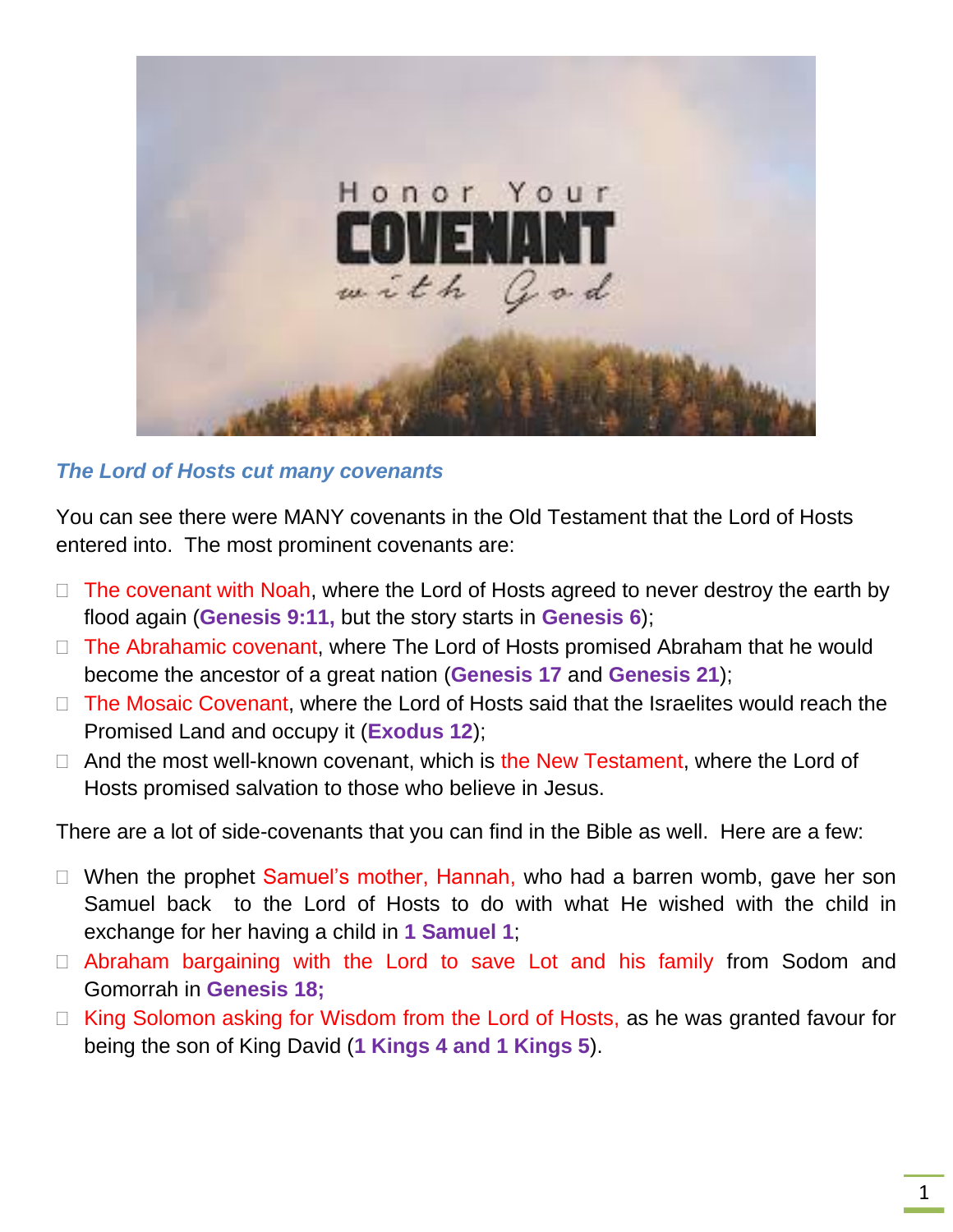

**You can cut your own covenant with the Lord of Hosts**

The fact of the matter is that you CAN, Christian, **ask for a covenant between you and the Lord of Hosts or you and the Lord Jesus Christ** for your particular issue.

I bet you didn't know that.

Now you know.

As you saw in the passages earlier, a LOT of side covenants were cut between people and the Lord of Hosts.

So who says **YOU**, Christian, cannot do the same thing?

The devil does not want you to know that because now he cannot subjugate you if you are under a covenant with Jesus or His Father. You will follow the same tenets of the agreement that the Lord of Hosts always follows, and that is IF the Lord of Hosts does something, THEN you will do something.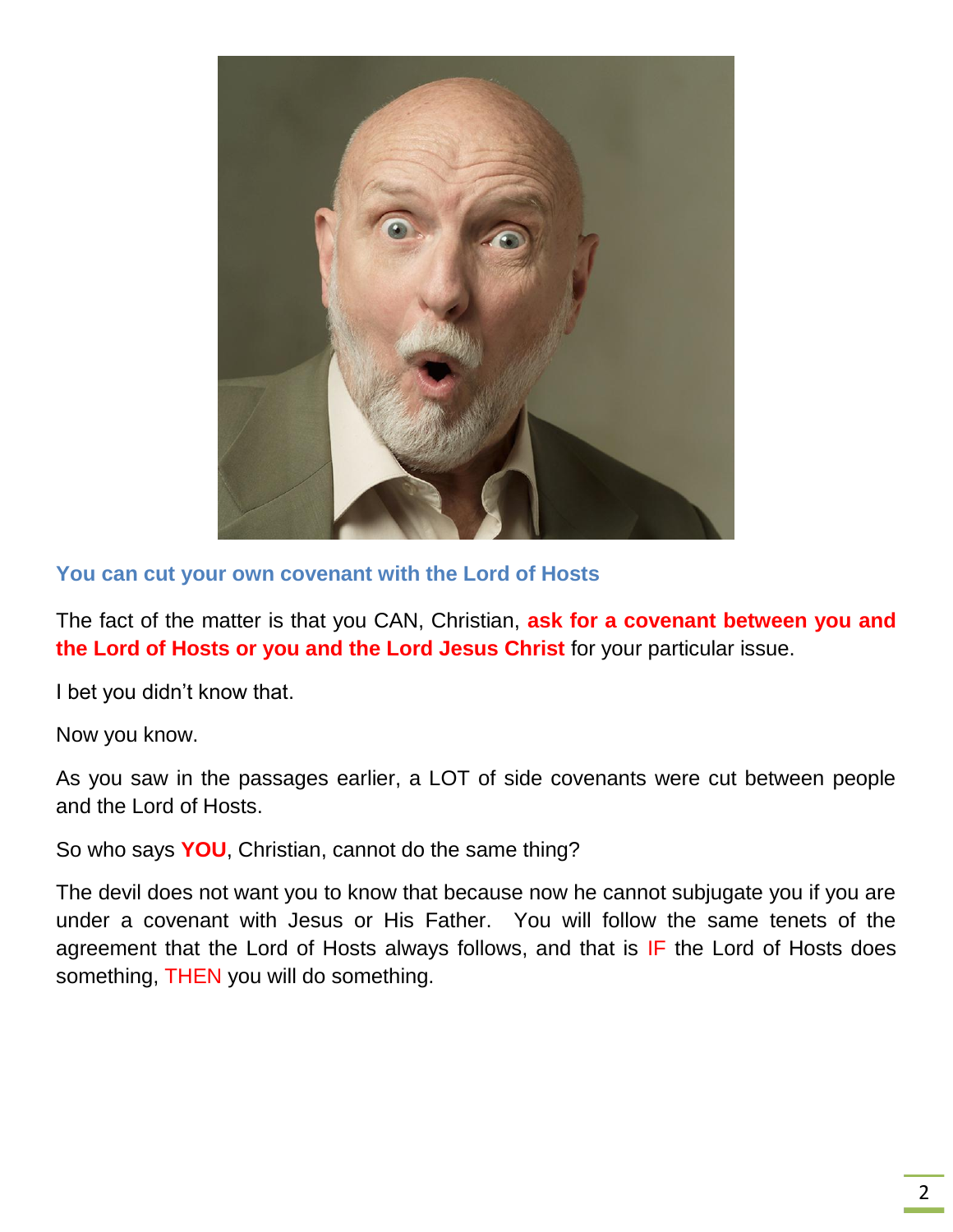

#### *An example of a covenant that YOU can use today*

Let's say that you have high blood pressure (and many of you do because you eat things that are almost food). You are taking pills to control your blood pressure, as the doctors tell you to do. You are not getting any better, and you are gaining a LOT of weight because of the side effects of the pills you are taking. You see yourself gaining weight at a rapid rate, causing the doctors to up your dosage of the blood medicine pills because your blood pressure goes higher because you are gaining weight.

So, Christian, what do you do?

Most Christians will do exactly as the doctor says, and in a few years, will need to take insulin because their pancreas will stop working as they battle the weight. Then they will die because of complications of high blood pressure, which will be a stroke or a heart attack. Hopefully, that person who is suffering would have repented and not died in their sins.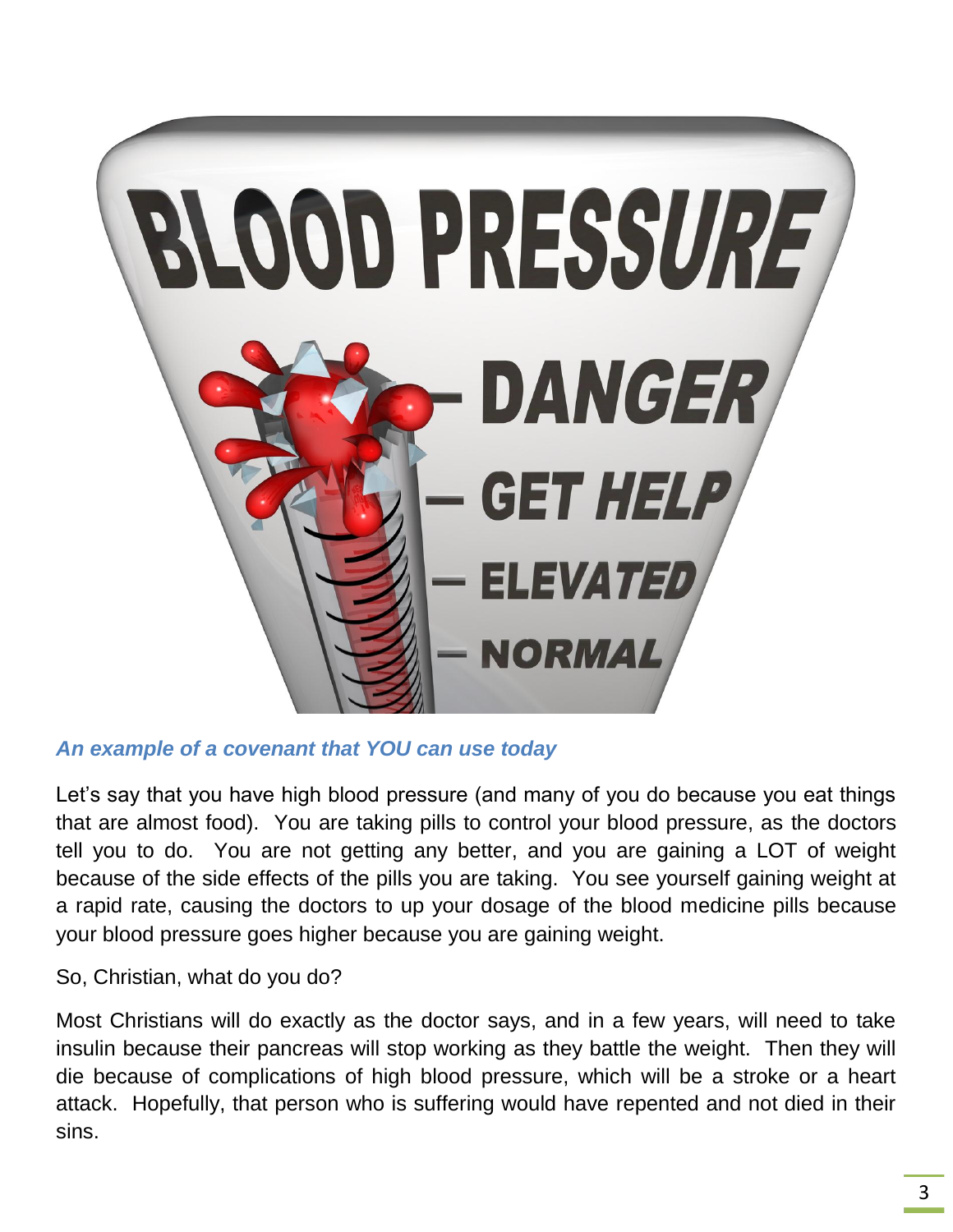There is another option, Christian.

You can go to the Lord of Hosts or The Lord Jesus Christ DIRECTLY and tell them you situation. You tell them that you do NOT want to take any more pills, and you want to be healed of these maladies you are suffering from.

I am quoting a real case, Christian, so here is what the Lord of Hosts told this person (let's call the person George):

He said: "George, No, I will NOT heal you of your blood pressure issue. However, IF you exercise and lose the weight, I will make sure you do not have a stroke, heart attack or contract diabetes. I am telling you 'NO' because you have bad eating habits and if I just heal you, you will revert back to those habits. You will fight this the rest of your life, George."

I can tell you that George was not too happy with the response He got. However, the Lord of Hosts came back to Him and explained why He decided as He did:

He said: "George, I want you to fight this as it will instill some discipline in you with your eating and exercising. By having to oppose something, it makes you stronger, and I want you to be healthier and stronger, as I have other plans for you."

George came to realize that the Lord of Hosts was ABSOLUTELY RIGHT, and George started to rejoice and praised the Lord for His kindness and grace.

I bring up this case because many of you are suffering from hypertension and diabetes, and are resigned to think that you are to only take pills (which do not solve the problem, but mask the symptoms long enough for your to have to take more medicine). **You have NOT gone to your Heavenly Father or The Lord Jesus Christ to see if THEY can help you through your problem.**

You are taking the pills for a problem within you. If the Lord Jesus Christ is the healer and redeemer, so **why are you NOT talking to Him and making a deal with HIM to get yourself better?** Why are you solely relying on the devil's dictates when you have a Heavenly Father and a High Priest in Heaven who advocates for YOU??

I am NOT saying that you should just drop your medicine and tell the Lord you want to be healed; that's foolish, and you are tempting The Lord of Hosts when He has told you NOT to (**Deuteronomy 6:16, Isaiah 7:12, Matthew 4:7, Luke 4:12**). What I am saying is that you can go to your Heavenly Father and work out a deal with Him so you can get the healing you need. All you need to do is ask Him and He will tell you what He will do for you and what He wants YOU to do.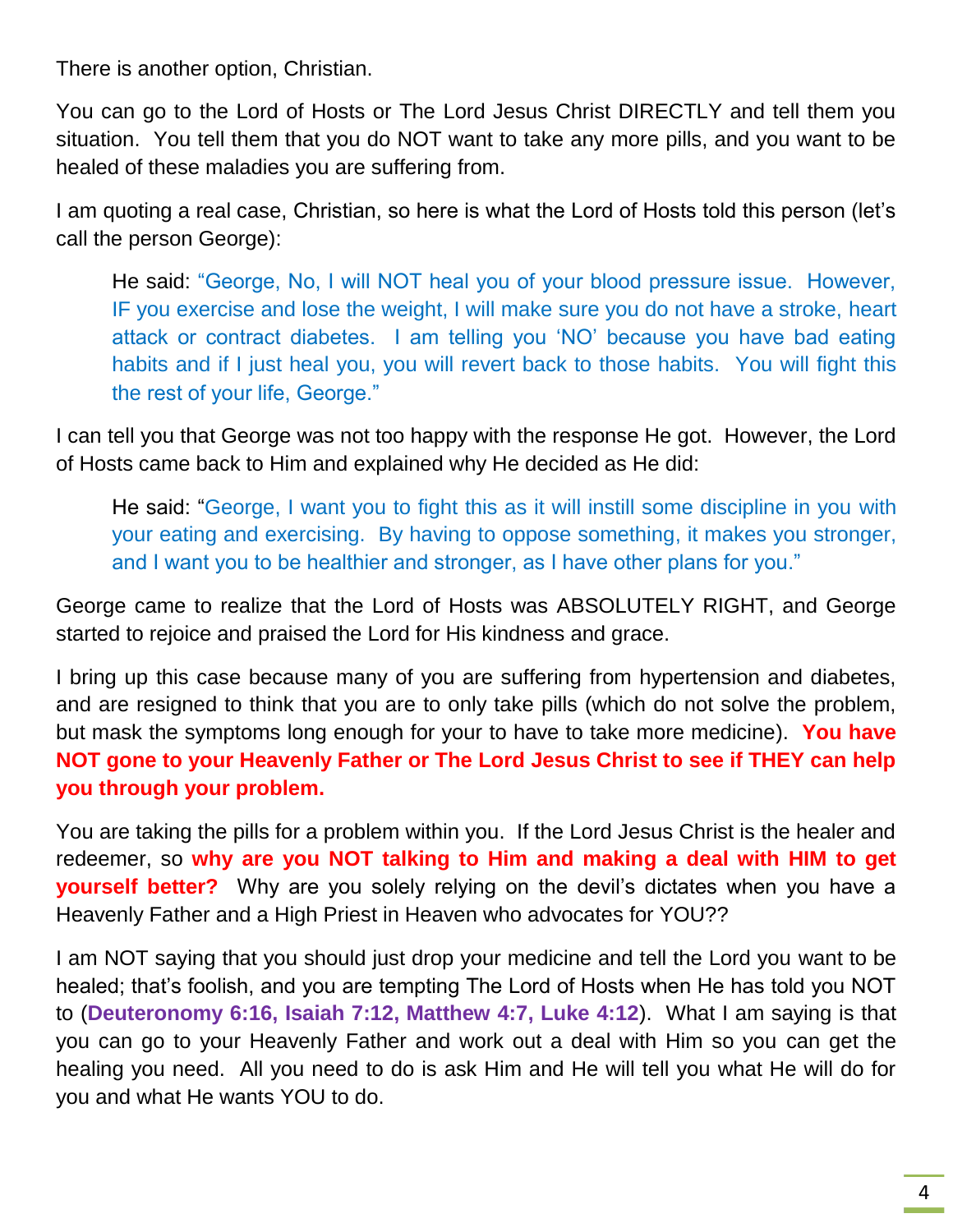

#### **The Mechanics of a covenant with the Lord of Hosts**

In the following passages, I am going to show you what the Lord of Hosts always does when he cuts His covenants. Let's take a look at a very famous scripture and pull it apart:

**2 Chronicles 7:14** - **If** my people, which are called by my name, shall humble themselves, and pray, and seek my face, and turn from their wicked ways; **then will I** hear from heaven, and will forgive their sin, and will heal their land.

Look at the highlighted words. You will ALWAYS see in a covenant with the Lord of Hosts this structure. Notice that the statements are conditional, which means the Lord of Hosts will do something that you want of need **IF** you will do something that the Lord of Hosts wants you to do.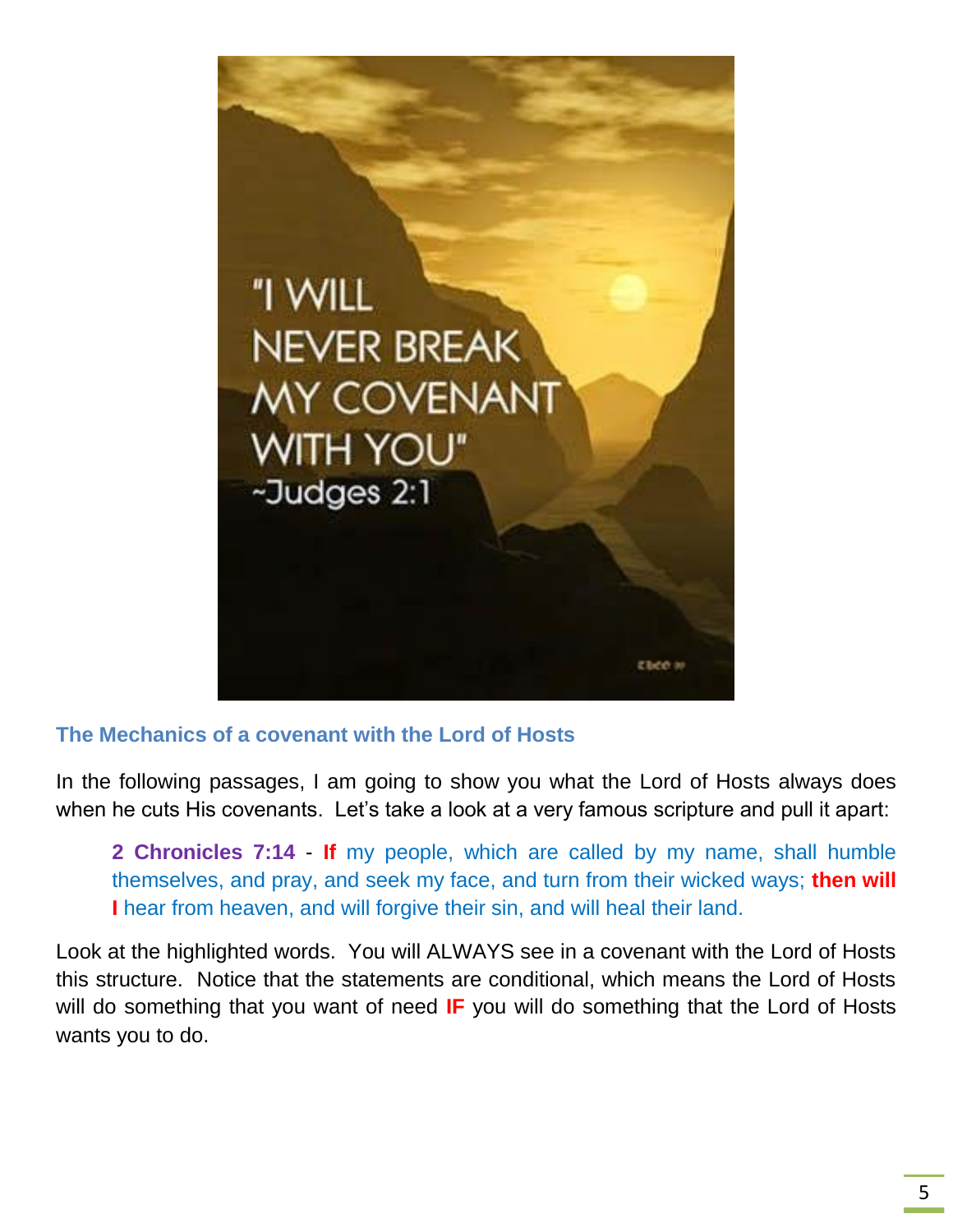For those who do programming, what is shown is a classic IF… THEN statement, which looks something like this:

**IF** <event> (is TRUE)

**THEN**

Do these things

#### **ENDIF**

(Note: The ENDIF is there to let the compiler know that this is the end of the statement when it is translated into machine code for the computer to do the instructions. In some programming languages, the ENDIF is left off and substituted by a period or a slash ('/').)

Not all of you can do programming or care to or do programming, but this is logical construct that is used ALL the time. Let's show it this way, so it is easier to understand:

- **IF** Chloe cleans her nasty room
- **THEN** Chloe can go outside and play for 2 hours
- (or) **ELSE** Chloe is grounded for a week
- **ENDIF**

Let's take **2 Chronicles 7:14** and put it into our structure so you can see what I mean:

**IF** my people, which are called by my name, shall humble themselves, and pray, and seek my face, and turn from their wicked ways;

**THEN** [I will] hear [them] from heaven, and will forgive their sin, and will heal their land.

Parents, when you deal with your children, you may not have known that you were using a logical construct that the Lord of Hosts has given you to use so you can raise your child properly. The Lord of Hosts is a logical, orderly being, and you will see as you continue to read this book how He maintains that logic in everything He touches.

Let's look at some other scriptures and you will see the same thing:

**Exodus 8:21** - Else, if thou wilt not let my people go, behold, I will send swarms of flies upon thee, and upon thy servants, and upon thy people, and into thy houses: and the houses of the Egyptians shall be full of swarms of flies, and also the ground whereon they are.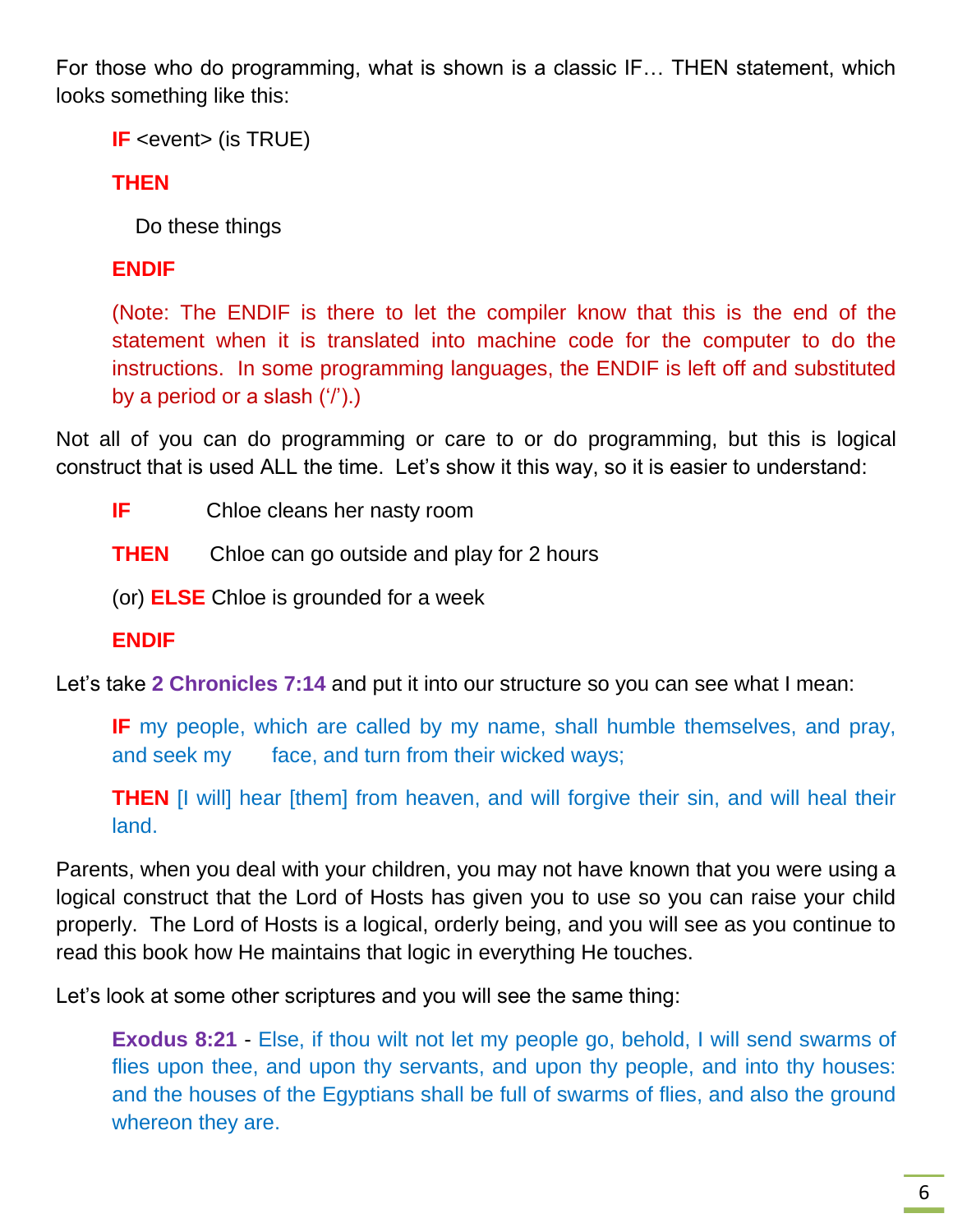Here is the same scripture within our structure we built:

**IF** thou wilt not let my people go

**THEN** behold, I will send swarms of flies upon thee, and upon thy servants, and upon thy people, and into thy houses: and the houses of the Egyptians shall be full of swarms of flies, and also the ground whereon they are.

Here, you see an implied 'THEN' in the scripture. This is Moses physically talking to Pharaoh, but it is really the Lord of Hosts speaking through Moses communicating with Pharaoh.

Here is another example:

**Numbers 21:2** - And Israel vowed a vow unto the LORD, and said, **If** thou wilt indeed deliver this people into my hand, **then** I will utterly destroy their cities.

Here is the same scripture within our structure we built:

**IF** thou wilt indeed deliver this people into my hand,

**THEN** I will utterly destroy their cities.

And another:

**Jeremiah 23:22** - But **if** they had stood in my counsel, and had caused my people to hear my words, **then** they should have turned them from their evil way, and from the evil of their doings.

Here is the same scripture within our structure we built:

**IF** they had stood in my counsel, and had caused my people to hear my words,

**THEN** they should have turned them from their evil way, and from the evil of their doings.

And another:

**Genesis 18:26** - And the LORD said, **If** I find in Sodom fifty righteous within the city, **then** I will spare all the place for their sakes.

Here is the same scripture within our structure we built:

**IF** I find in Sodom fifty righteous within the city,

**THEN** I will spare all the place for their sakes.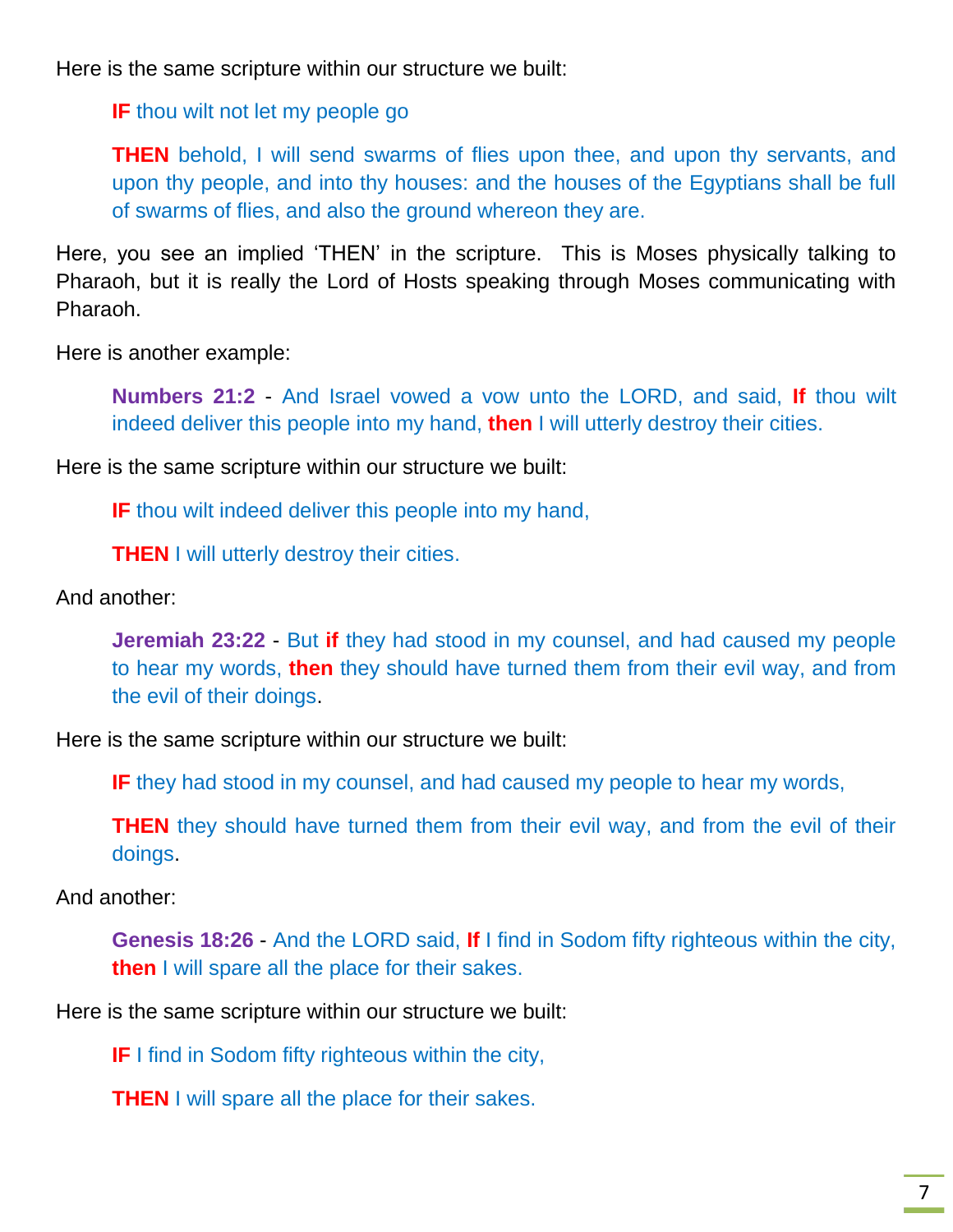And yet another:

**Exodus 21:28** - **If** an ox gore a man or a woman, that they die: **then** the ox shall be surely stoned, and his flesh shall not be eaten; but the owner of the ox shall be quit.

Here is the same scripture within our structure we built:

**IF** an ox gore a man or a woman, that they die:

**THEN** the ox shall be surely stoned, and his flesh shall not be eaten; but the owner of the ox shall be quit.

There are at over **300** of these statements in the Bible (Old and New Testament). I point this out because there are so many instances where the Lord of Hosts and even The Lord Jesus Christ say this and cut side covenants with regular people.

So what's the point?

In your quiet time with the Lord, talk to Him about what is bothering you. Make a deal/cut a covenant with Him to get healed, or to get rid of belly fat, or whatever you may need. You can cut a deal with the Lord, if He will accept it, to keep the devil out of your homes, households, and your finances, as you fight the devil. Let the LORD dictate the terms of the deal you have cut with Him. You will find that the Lord is VERY fair in how He makes deals when He cuts a covenant and you will be better off after the covenant is cut.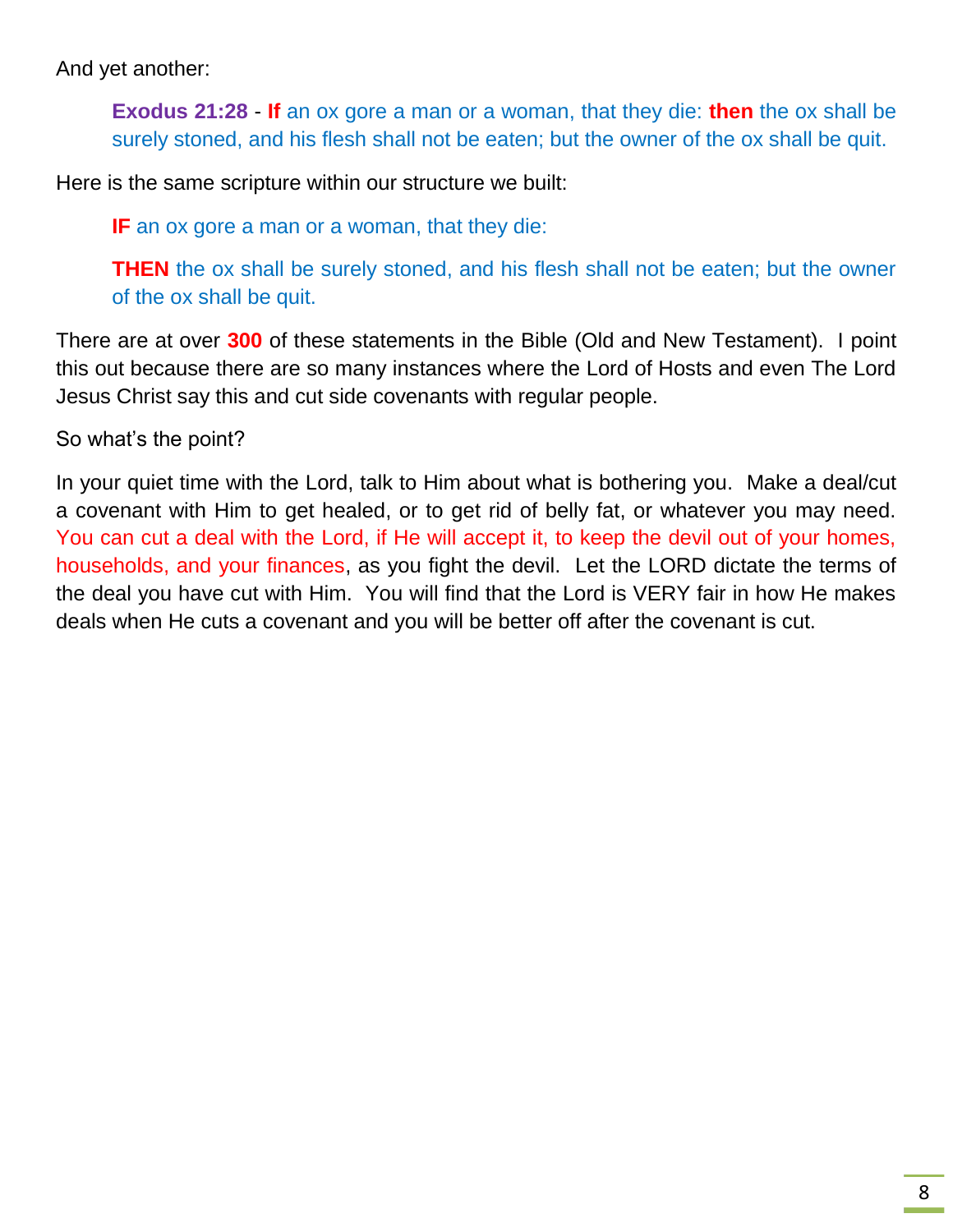

#### *Cutting a covenant with the Lord is an Honour*

Make sure you keep your end of the deal, Christian, as you are dealing with the Lord of the Universe. It is an HONOUR to have that sort of personal attention with a being that creates universes. You will also see the softer side of the Lord of Hosts, as He will refer to you as 'son' or 'daughter', and He will absolutely mean it. As a Son or Daughter of the Most High God, that carries a lot of weight and authority throughout the universe.

So, how do you become a Son or Daughter of the Lord of Hosts?

You need to be in The Lord Jesus Christ – and know him personally – and then Lord of the Universe adopts you has His own (**2 Corinthians 6:17-18, Romans 8:15**).

**IF** You are in Jesus and personally know Him as your Lord and Saviour

**THEN** the Lord of the Host of Heaven adopts you as His child (as a son or a daughter)

You cannot get a better deal than that.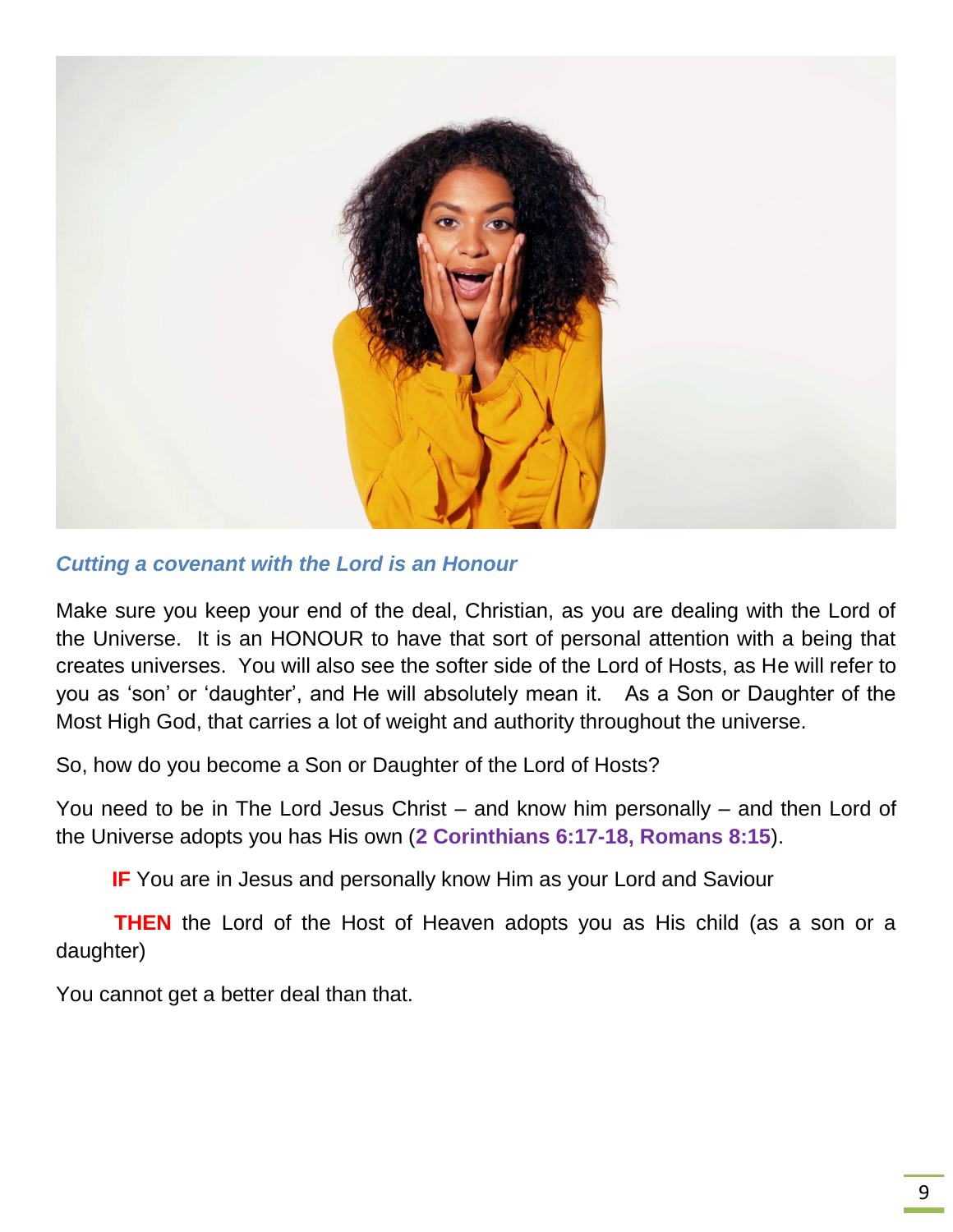

*The devil's covenants are puny compared to the Lord of Hosts*

In comparison to the Lord of the Universe, can you now see how puny and pathetic the devil is? All he can offer you is 'stuff', as much sex as you can stand with gorgeous women and men, and money, putting six and 7 figures behind your name, which he takes back through taxes. Have ever noticed how many celebrities have gone to prison for tax issues? Even when they pay the money owed, as in Wesley Snipes' case, he STILL went to prison for 6 years.

That's the devil at his best.

You have many people cutting blood covenants with the devil, killing their own family members for money.

How sick is that?

If you want to be a millionaire in the million dollar club, you will have to give up someone you love. If you want to become a billionaire and be in the billion dollar club, you will need to do debase things that would make a dog vomit as well as kill a few of the people you dearly love to be in the group that the devil will deal with personally.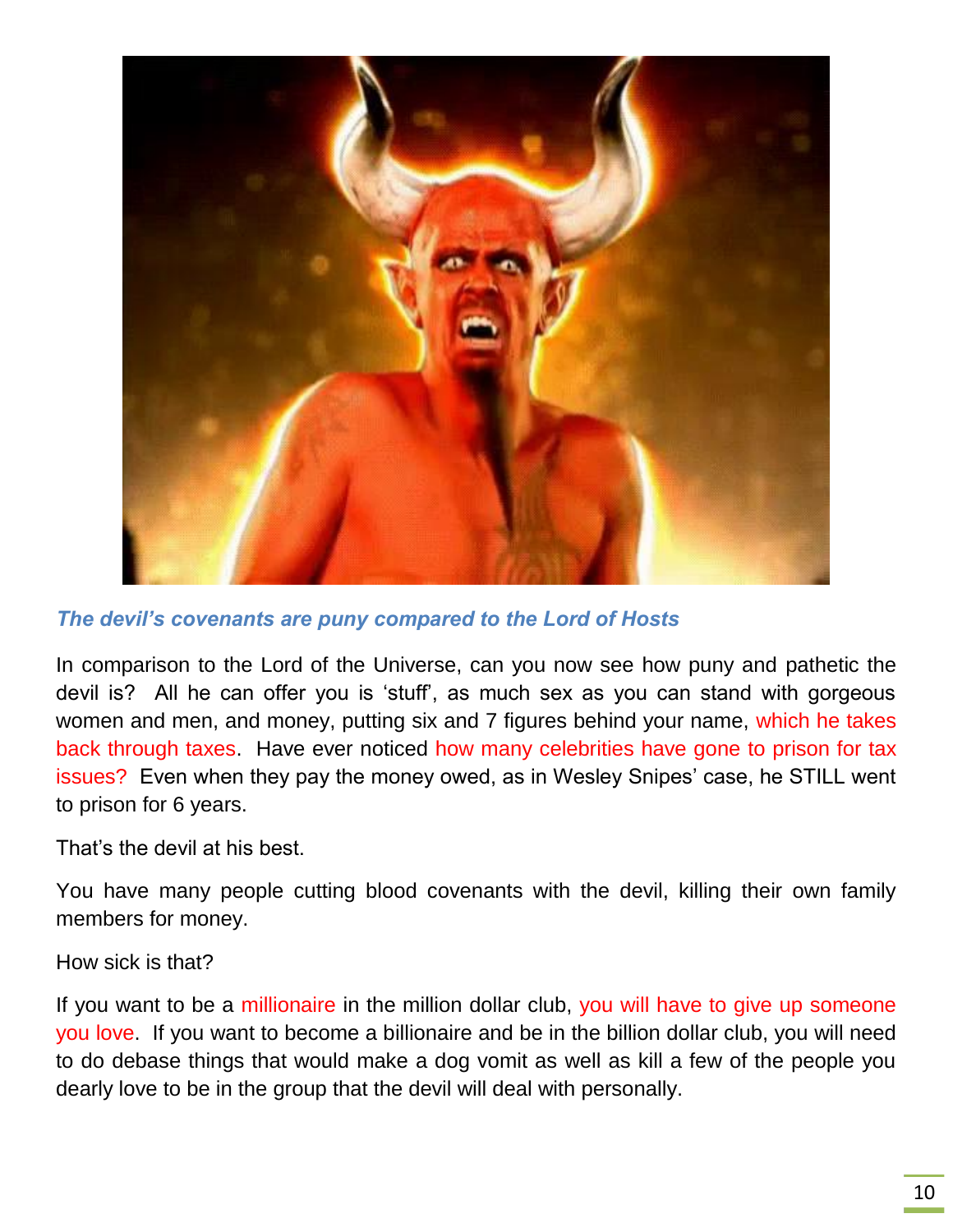Politicians have sold their souls to the devil so they can have money, fame and power. Many of them are Satanists, and they HATE the Lord Jesus Christ and are thieves and pedophiles. These are the same ones the devil has ruling over you, Christian. When the politicians die, they may get a street named after them, or even an aircraft carrier named after them if they are especially wicked; where they end up is no JOKE, and you would not wish where they are or will be on your worst enemy.

So, for all of you out there that want to be rich and famous, beware of what you aspire for. Some advice – ask the LORD what He wants you to do or what HE wants you to study. He will guide you and show you what is best for YOU.

You will have to give up a LOT of yourself and kill a few of your family members to get to that point. Why do you think that these celebrities are always taking drugs? It is because they have sold themselves to the devil, and the devil is requiring them to do things that are so debase that they need the drugs to numb themselves just to live and operate. Of course, the devil provides the drugs so when they die, they go to hell right with him.

Always know, Christian, you have FREE WILL and you do NOT have to take a deal the devil wants you to take. He cannot force you into it, but he can trick you into it. The same with the Lord of Hosts – He will not force you to take a deal nor will He trick you into one. The Lord of Hosts wants you to willingly go along with His will, and if you don't, then there is no deal.

So if the devil appears in your dreams promising you 5 figures behind you name, call on the Lord Jesus Christ to help you resist the devil. How many 'rappers' have sold their souls to produce the trash they are producing now, when they could have been doctors and lawyers who could have helped others? They smart enough to know better, but they decided to 'Rock the goat' because of the money the devil is flashing in front of them.

Hopefully they will wake up before it is too late.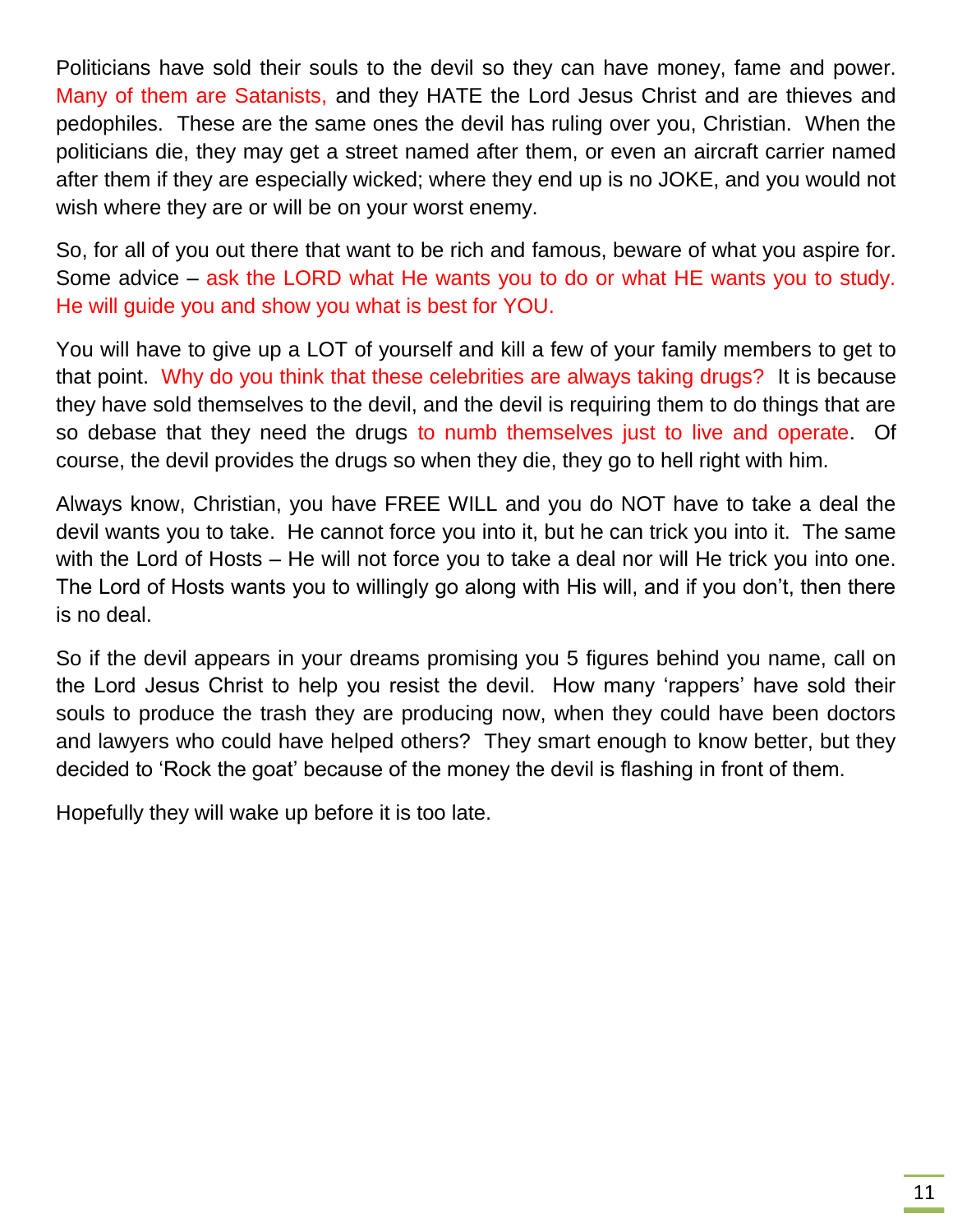

*An example of a covenant with the devil*

Whitney Houston was one who made a deal with the devil, and the devil provided her with riches, fame, fortune, glamour, power and Bobby Brown, who was always in and out of trouble (Bobby Brown was the devil's agent that the devil used to get Whitney). She gets hooked on drugs (with Bobby Brown), and dies in her sin; she is now in hell with that beautiful voice she had which was a gift from God Himself for her to praise Him.

So what happens next?

Whitney Houston's only daughter seemed to be a part of that deal, because she too ends up dead just like her mother, in hell, as she died way too soon in her sin. I am sure Whitney is heartbroken that her only daughter, whom she loved dearly, is paying for her sin, as she had to give up someone she loved to satisfy her contract with the devil.

Where is the devil's agent now?

Bobby Brown is married again and still having children. I guess that is his reward. Notice how he just slipped out of the limelight? The devil's agents do that – they disappear and then resurface where they are not known or are protected so they can live out their lives.

The devil is low and a dirty dog.

So why didn't the Lord of Hosts or The Lord Jesus Christ help Whitney?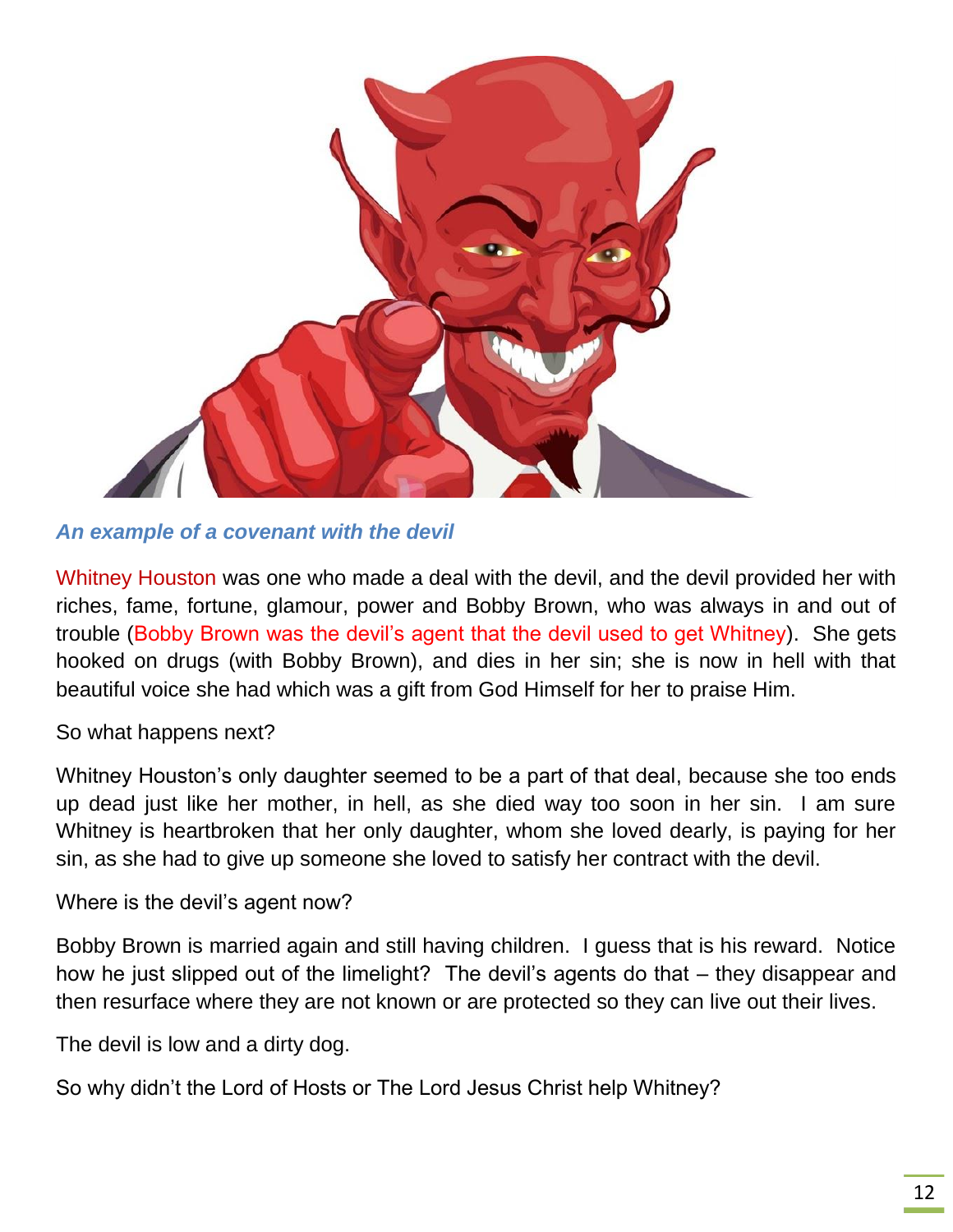She made a deal with the devil, and the Lord will NOT break a deal with the devil, even if it is to the detriment of the person in the deal. Whitney herself needed to break the deal by to renouncing the deal with the devil, give up all of the riches and fame, humble herself, and beg Jesus to be the Lord of her life. If Jesus would have accepted her, then and only then could she have made a deal with Jesus to save her daughter, as He would have been able to protect her and possibly save her.

She didn't do that.

She found out that the deal she made was a bad deal, and she couldn't get out of it. **Why didn't she cry out to the Lord Jesus Christ for help?** Repentance is a wonderful thing, and although Whitney would have had to give up all of the wealth and riches, she would not be in hell today. Neither would her daughter, as ALL of her 'people' failed her, and she died in her sin.

Christian, this is NOTHING to play with. The devil plays for keeps and he kills when he feels like it.

Whitney and Bobbi are gone today because they did not have the protection of the Lord Jesus Christ, as they both turned away from Him. They found out too late that they made a bad decision and now there is no redemption for either of them.

Learn from the lesson that Whitney Houston didn't.

Get saved and stay saved in Jesus Christ.